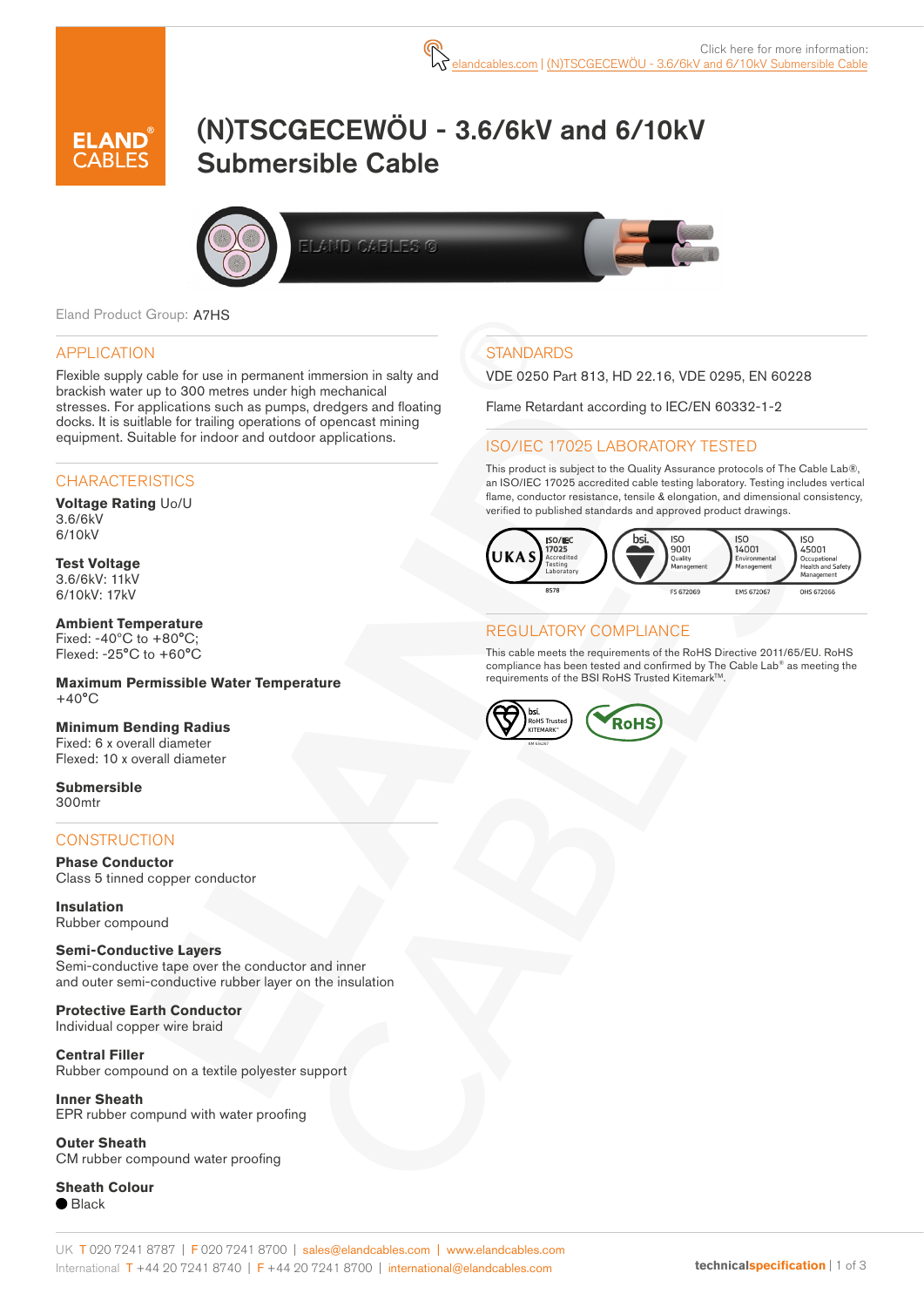# DIMENSIONS

| ELAND PART NO. | VOLTAGE<br>kV | NO. OF CORES<br>(PHASE + EARTH) | mm <sup>2</sup>        | NOMINAL CROSS SECTIONAL AREA | CONDUCTOR<br><b>DIAMETER</b> | <b>MINIMUM</b><br>OVERALL | MAXIMUM<br>OVERALL    | <b>MAXIMUM</b><br><b>TENSILE LOAD</b><br>N | <b>NOMINAL</b><br><b>WEIGHT</b> |  |
|----------------|---------------|---------------------------------|------------------------|------------------------------|------------------------------|---------------------------|-----------------------|--------------------------------------------|---------------------------------|--|
|                |               |                                 | <b>Phase Conductor</b> | Earth Conductor              | mm                           | <b>DIAMETER</b><br>mm     | <b>DIAMETER</b><br>mm |                                            | kg/km                           |  |
| A7HS06KV1025BK | 3.6/6         | $3 + 3$                         | 25                     | 25/3E                        | 6.8                          | 43.4                      | 45.1                  | 1125                                       | 2830                            |  |
| A7HS06KV1035BK | 3.6/6         | $3 + 3$                         | 35                     | 25/3E                        | 7.8                          | 45                        | 46.7                  | 1575                                       | 3180                            |  |
| A7HS06KV1050BK | 3.6/6         | $3 + 3$                         | 50                     | 25/3E                        | 9.4                          | 48.1                      | 49.8                  | 2250                                       | 3830                            |  |
| A7HS06KV1070BK | 3.6/6         | $3 + 3$                         | 70                     | 35/3E                        | 11.2                         |                           | 55.5                  | 3150                                       | 4960                            |  |
| A7HS06KV1095BK | 3.6/6         | $3 + 3$                         | 95                     | 50/3E                        | 12.7                         | 58.4                      | 60.2                  | 4257                                       | 6170                            |  |
| A7HS06KV1120BK | 3.6/6         | $3 + 3$                         | 120                    | 70/3E                        | 14.4                         | 62.9                      | 65.2                  | 5400                                       | 7540                            |  |
| A7HS06KV1150BK | 3.6/6         | $3 + 3$                         | 150                    | 70/3E                        | 16.3                         | 69.3                      | 71.7                  | 6750                                       | 9050                            |  |
| A7HS06KV1185BK | 3.6/6         | $3 + 3$                         | 185                    | 95/3E                        | 17.6                         | 72.1                      | 74.5                  | 8325                                       | 10350                           |  |
| A7HS10KV1025BK | 6/10          | $3 + 3$                         | 25                     | 25/3E                        | 6.8                          | 43.4                      | 45.7                  | 1125                                       | 2870                            |  |
| A7HS10KV1035BK | 6/10          | $3 + 3$                         | 35                     | 25/3E                        | 7.8                          | 45                        | 47.3                  | 1575                                       | 3220                            |  |
| A7HS10KV1050BK | 6/10          | $3 + 3$                         | 50                     | 25/3E                        | 9.4                          | 48.1                      | 50.4                  | 2250                                       | 3870                            |  |
| A7HS10KV1070BK | 6/10          | $3+3$                           | 70                     | 35/3E                        | 11.2                         | 53.7                      | 56.1                  | 3150                                       | 5000                            |  |
| A7HS10KV1090BK | 6/10          | $3+3$                           | 95                     | 50/3E                        | 12.7                         | 58.4                      | 60.8                  | 4257                                       | 6210                            |  |
| A7HS10KV1120BK | 6/10          | $3 + 3$                         | 120                    | 70/3E                        | 14.4                         | 62.9                      | 65.9                  | 5400                                       | 7580                            |  |
| A7HS10KV1150BK | 6/10          | $3 + 3$                         | 150                    | 70/3E                        | 16.3                         | 69.3                      | 72.4                  | 6750                                       | 9090                            |  |
| A7HS10KV1185BK | 6/10          | $3+3$                           | 185                    | 95/3E                        | 17.6                         | 72.1                      | 75.2                  | 8325                                       | 10390                           |  |

# CURRENT CARRYING CAPACITY

| NOMINAL CROSS<br><b>SECTIONAL AREA</b><br>mm <sup>2</sup> | <b>LAYING ON</b><br>THE FLOOR | <b>FREE</b><br>IN AIR<br>Amps | REELED<br>Amps |         |         |         |         |         |         |  |  |  |  |
|-----------------------------------------------------------|-------------------------------|-------------------------------|----------------|---------|---------|---------|---------|---------|---------|--|--|--|--|
|                                                           | Amps                          |                               | 1 Layer        | 2 Layer | 3 Layer | 4 Layer | 5 Layer | 6 Layer | 7 Layer |  |  |  |  |
| 25                                                        | 131                           | 138                           | 105            | 80      | 64      | 55      | 50      | 35      | 29      |  |  |  |  |
| 35                                                        | 162                           | 170                           | 130            | 99      | 79      | 68      | 62      | 44      | 36      |  |  |  |  |
| 50                                                        | 202                           | 212                           | 162            | 123     | 99      | 85      | 77      | 55      | 44      |  |  |  |  |
| 70                                                        | 250                           | 263                           | 200            | 153     | 123     | 105     | 95      | 68      | 55      |  |  |  |  |
| 95                                                        | 301                           | 316                           | 241            | 184     | 147     | 126     | 114     | 81      | 66      |  |  |  |  |
| 120                                                       | 352                           | 370                           | 282            | 215     | 172     | 148     | 134     | 95      | 77      |  |  |  |  |
| 150                                                       | 404                           | 424                           | 323            | 246     | 198     | 170     | 154     | 109     | 89      |  |  |  |  |
| 185                                                       | 461                           | 484                           | 369            | 281     | 226     | 194     | 175     | 124     | 101     |  |  |  |  |

Ambient temperature of 30°C